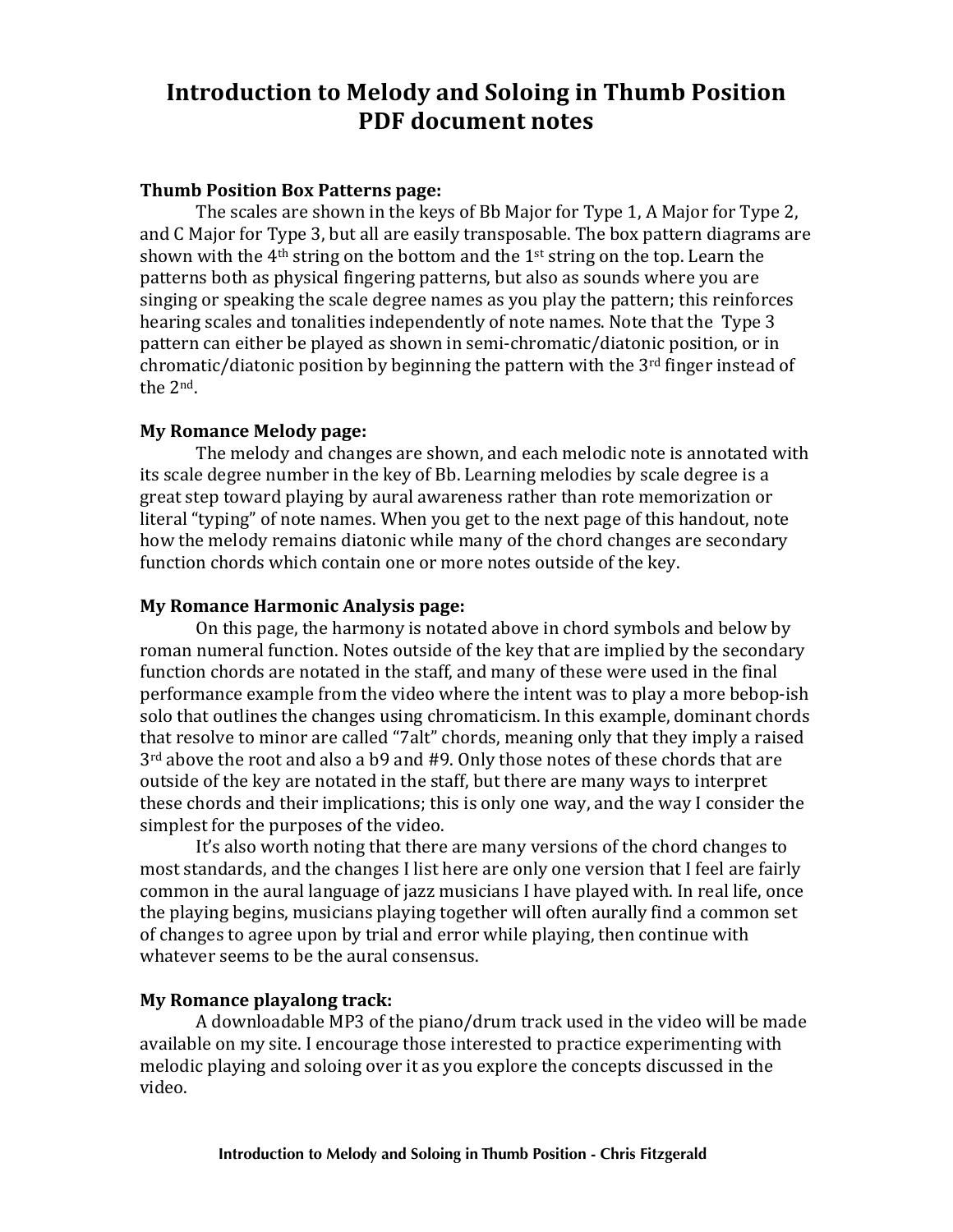# Thumb Position Box Patterns

- Chris Fitzgerald

Type 1 box position (Bb Major shown)



Type 2 box position (A Major shown)

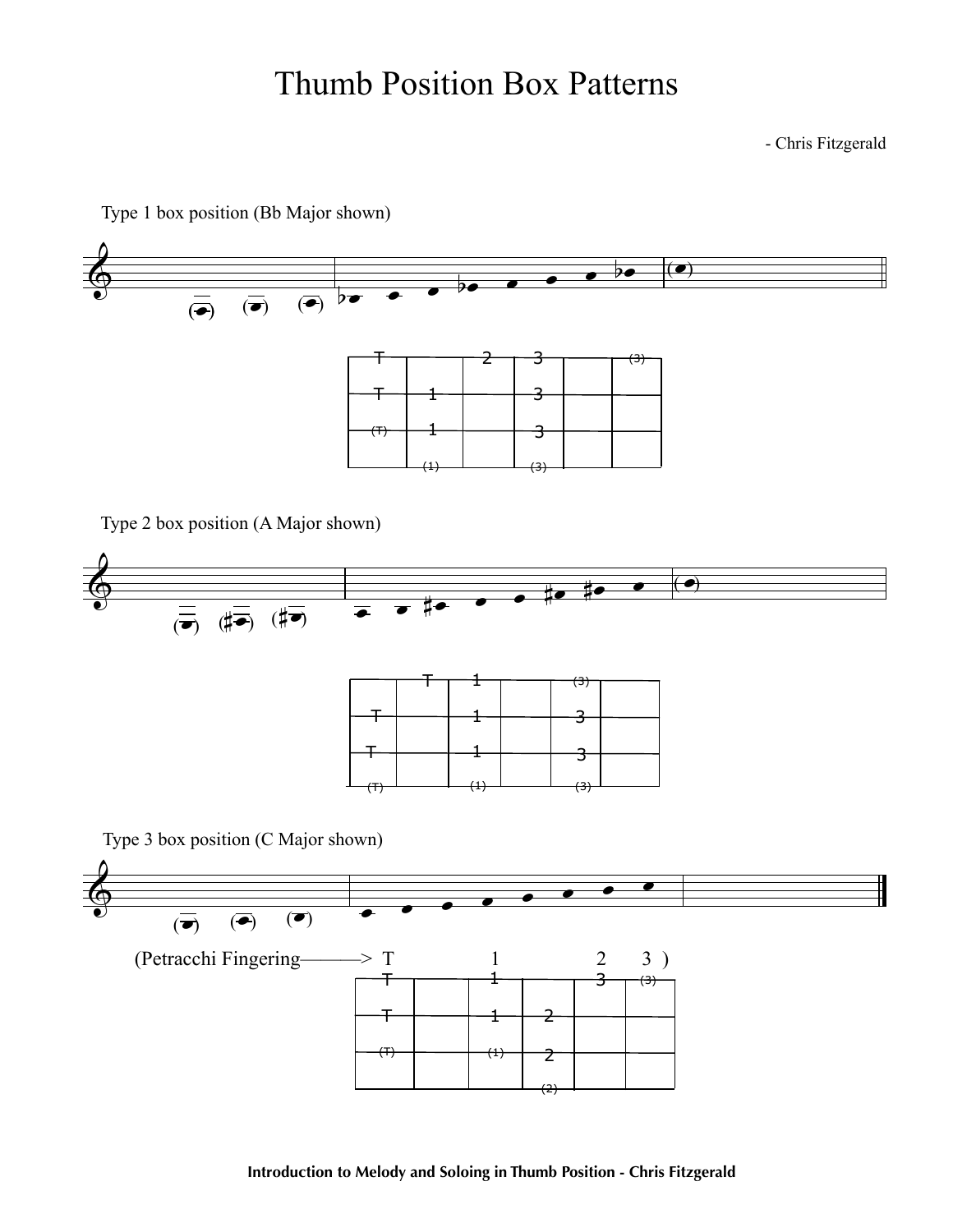(Diatonic Scale Degree Analysis) My Romance



**Introduction to Melody and Soloing in Thumb Position - Chris Fitzgerald**